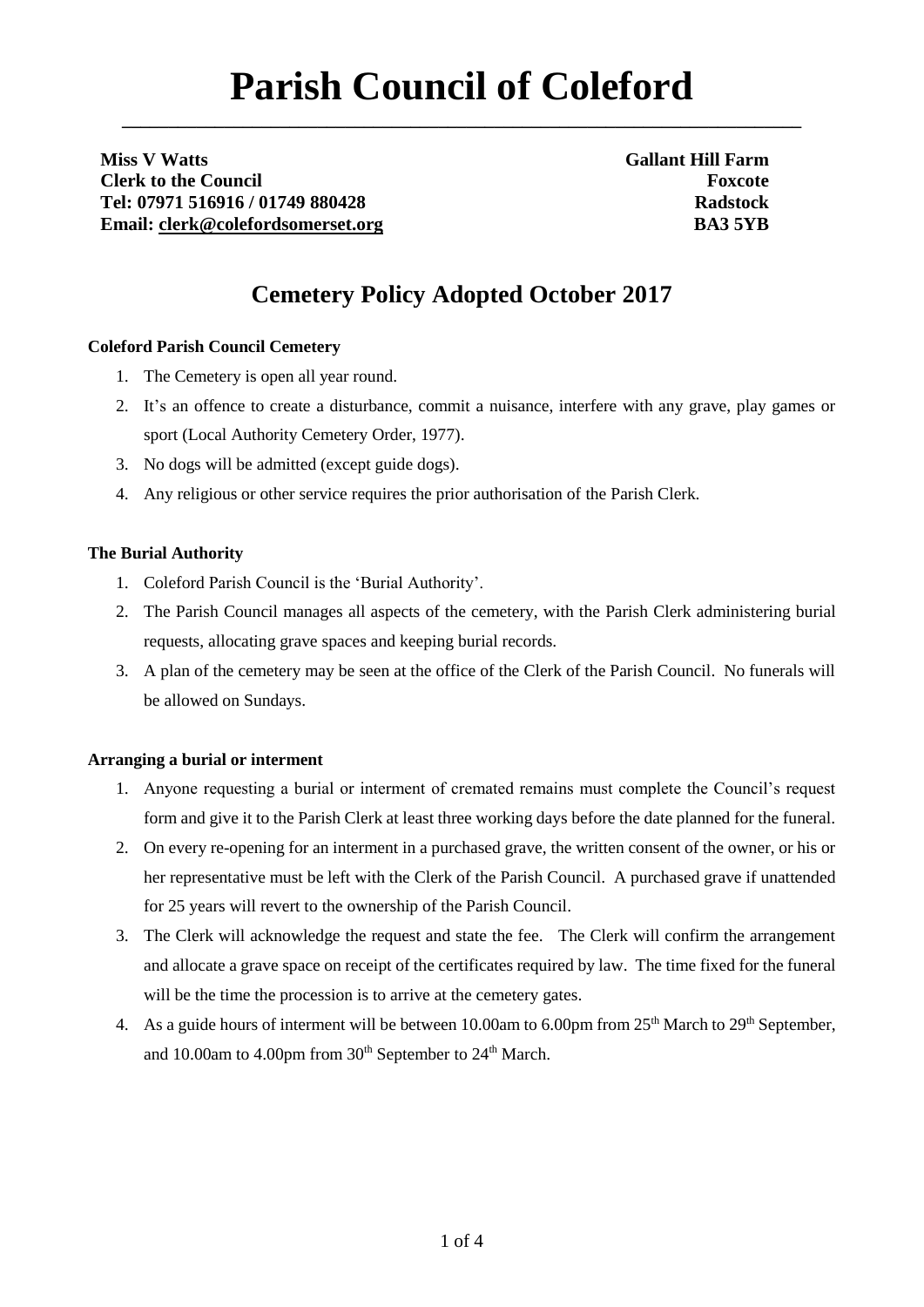- 5. The person organising the funeral must arrange for:
	- A priest, minister or other person to officiate
	- **Excavation of the allocated grave or cremation space**
	- Sufficient bearers to convey the coffin with due reverence
- 6. Persons bear coffins at their own risk. The Council accepts no liability.
- 7. Interment may only take place when the Parish Clerk receives confirmation from the funeral directors that all fees are to be paid.
- 8. Fees are due within three working days of the funeral or interment.
- 9. No-one acting on behalf of the Council may accept a gratuity.
- 10. Other rules:
	- The Council permits only one funeral or interment at any one time unless by prior arrangement
	- The Council's permission is needed before scattering cremated ashes
	- No coffin or cremation container may be opened, interred open or removed
	- Only HM Coroner, the Courts or a Chief Constable may order removal of a body
	- Only the Home Secretary may order an exhumation
- 11. If, in the Clerk's opinion, there is a dispute or doubt over the application, the Council reserves the right to refuse, cancel or delay any burial or interment.

#### **Memorials**

- 1. Permission must be sought to erect a memorial, cut or add an inscription or carry out other work.
- 2. There is a fee payable with the application.
- 3. Applications must include the materials to be used, dimensions, specification and wording of an inscription.
- 4. The Council allows only masons listed in the *British Register of Accredited Memorial Masons* or in the *Register of Qualified Memorial Fixers* to erect or work on memorials*.*
- 5. The Council permits memorials only at the head of a grave.
- 6. Maximum dimensions and specifications allowed are:
	- Headstone:  $2'6''$  high and  $2'6''$  wide (760 x 760 mm)
	- Foundation:  $3' \text{ long and } 18'' \text{ wide } (900 \text{ x } 450 \text{ mm})$
	- Hardwood cross:  $2'6''$  high,  $20''$  wide,  $4''$  deep (760 x 500 x 100 mm)
	- Cremation tablet: 18" square (450 x 450 mm)
- 7. All fixing (and re-fixing) of memorials must comply with current British standards.
- 8. All stone memorials must be inscribed with the grave number
- 9. The name of the mason may be inscribed in a discrete location on the memorial like the reverse side of the memorial base.
- 10. Stones recommended for use in Coleford Cemetery:
	- Bath Stone
	- Yorkshire Grey (York)
	- Cornish Granite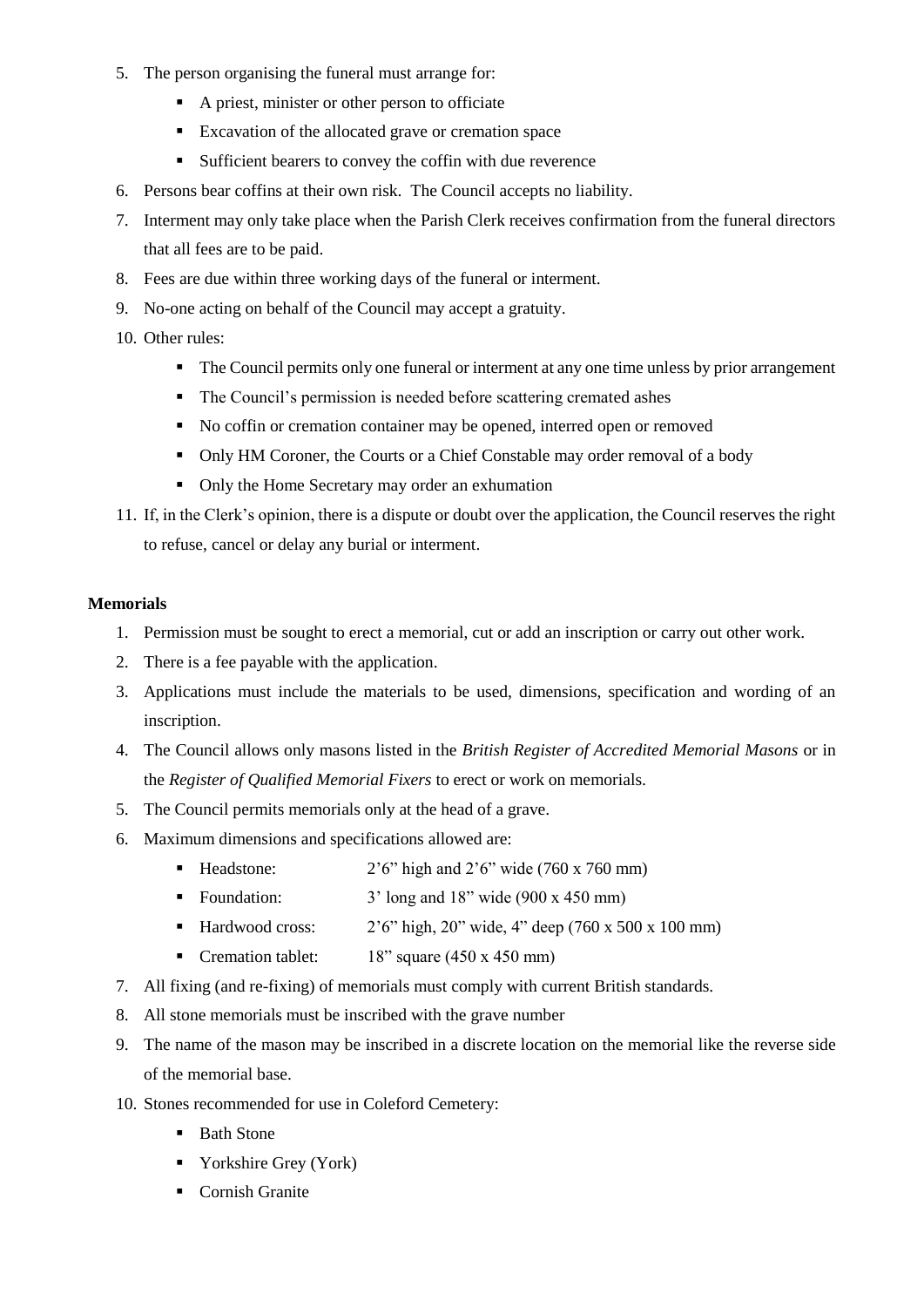White Marble is not recommended.

- 11. Memorials erected with the Council's permission remain at the sole risk of the owner*.* The Council takes no responsibility for any damage, however, caused.
- 12. An owner is responsible for keeping the memorial in good repair. If an owner fails to do this, the Council may repair or remove the memorial and recover costs.
- 13. Grave boundary stones will not be approved.

#### **Preparation of graves**

- 1. Funeral directors are responsible for:
	- Digging the grave, making a tidy temporary soil heap and back filling
	- Placing a marker on the grave that shows clearly the name of the deceased
	- Ensuring that digging machines do not damage grass and paths
	- Ensuring removal from the Cemetery of all surplus soil, materials and waste
	- Levelling the grave surface within 3 months of interment
	- Maintaining and levelling grass on the grave for 12 months
- 2. Standard sizes and specifications are:
	- Grave space:  $7' \log by 3' \text{ wide } (2130 \text{ x } 900 \text{ mm})$
	- $\bullet$  single depth  $\bullet$  5' deep (1500 mm)
	- $\bullet$  double depth  $7'6''$  deep (2300 mm)
	- Cremation space: 18" square (460 x 460 mm)
	- All parts of a coffin must be at least 3' below ground level (1000 mm)
	- 6" of compacted earth (150 mm) must separate a coffin from any below it
- 3. The Parish Council reserve the right to specify the maximum depth that can be dug.

#### **Maintenance and care**

- 4. Memorial owners are responsible for the care of memorials they have erected.
- 5. The Council maintains grass, paths and all other aspects of the Cemetery.
- 6. The Council expects owners and those caring for graves to:
	- Remove within 30 days any floral tributes etc. laid on the grave at the funeral
	- Put dead flowers, wreaths, weeds etc. from graves in the refuse bin
	- Keep the grave space neat and tidy
	- Not to use glass vases. Only one vase allowed per grave which must not to exceed 18" in height.
	- Not to plant shrubs or trees over any grave, except with the approval of the Parish Council.
- 7. The Council reserves the right to remove any unsightly items from graves.
- 8. Council consent is required to plant, fell, prune or otherwise alter any tree or shrub. The Council reserves the right to prune, cut down or remove any unauthorised plants.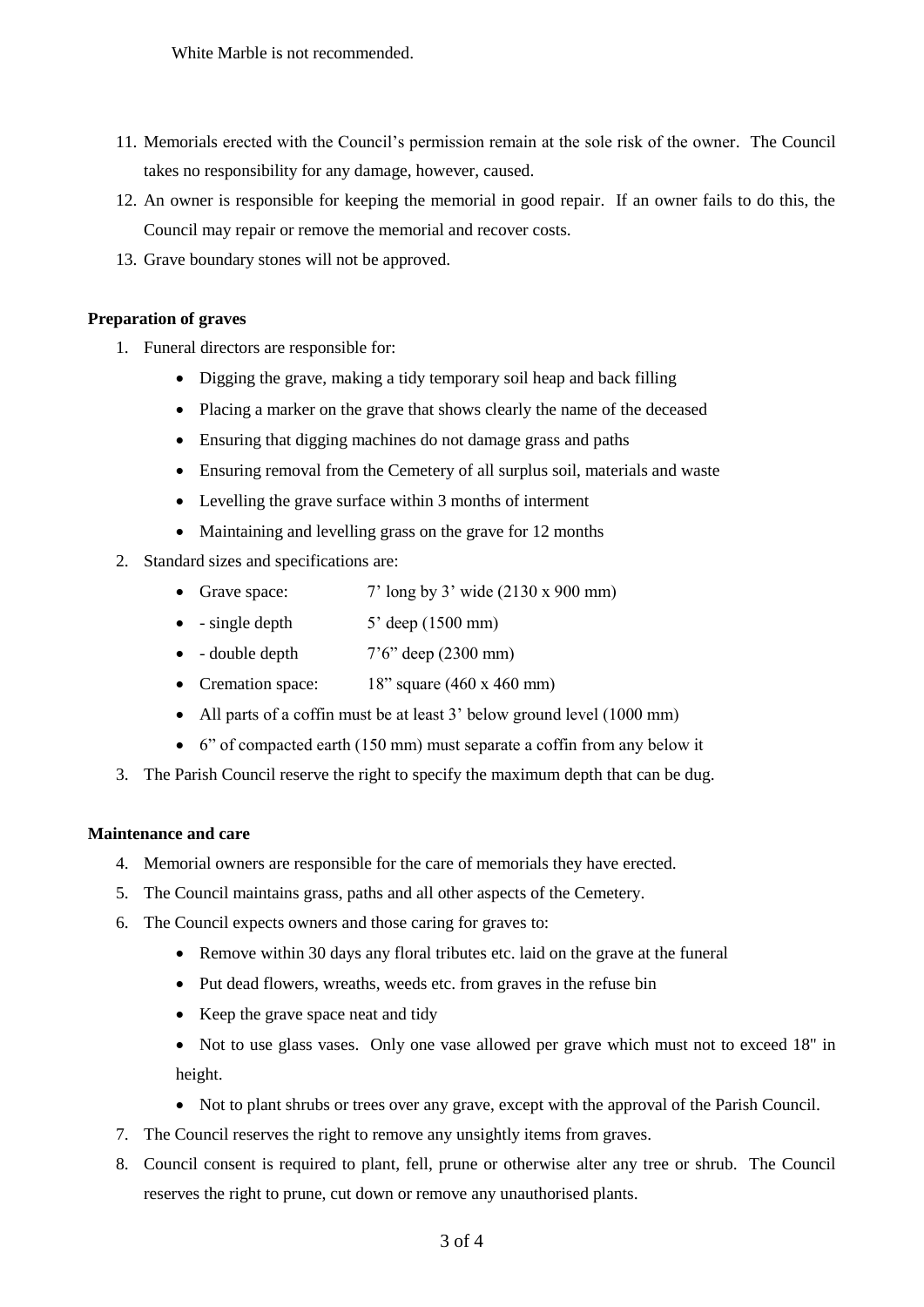#### **Memorial safety**

- 1. The Council has overall legal responsible for Cemetery safety and must ensure, as far as reasonably practical, it maintains both in a safe condition.
- 2. An owner of a memorial is responsible for its maintenance and safety.
- 3. A memorial mason is legally liable for the work he or she carries out.
- 4. The Council's policy and procedures follow the guidance from the *Institute of Cemetery and Crematorium Management (ICCM)*.

#### **Safety inspections**

- 1. The Council will:
	- Inspect the safety of all memorials once every five years
	- Give at least 28 days' notice of an inspection and invite the public to attend
	- Communicate via its website and noticeboards, at the Cemetery and in the Parish magazine.
	- Monitor each year any memorials assessed as not fully stable
	- Keep records of memorial inspections and results
- 2. A trained councillor will lead each five-year visual inspection and hand test of stability.
- 3. The Council prohibits lone working, requires wearing of suitable gloves and footwear and demonstration by the lead councillor of the safe technique of hand testing memorials.
- 4. Memorials will be assessed using the *ICCM* procedure and assigned a risk priority:
	- Priority 1 immediate action required to make memorial safe or stop public access
	- Priority 2 no immediate danger but not fully stable so monitor each 12 months

Priority 3 – perfectly stable so inspect in five years

- 5. A dangerous or unstable memorial is one that will move and continue to fall to the ground with an exertion of a force of 25kg or less.
- 6. The Council will use a temporary support system to make safe such memorials.
- 7. The Council will then:
	- Place a notice on the memorial warning that it has been found to be unsafe
	- Contact all the owners it can and ask each to make the memorial permanently safe
	- Publish inspection results on its website, noticeboards and at the Cemetery
- 8. If needed, the Council will make a further attempt to contact owners after 3 months. With no response or a negative, the Council, at its discretion, will make the memorial permanently safe by partial burial, removal, repair or other means.

Approved by the Parish Council 11<sup>th</sup> October 2017